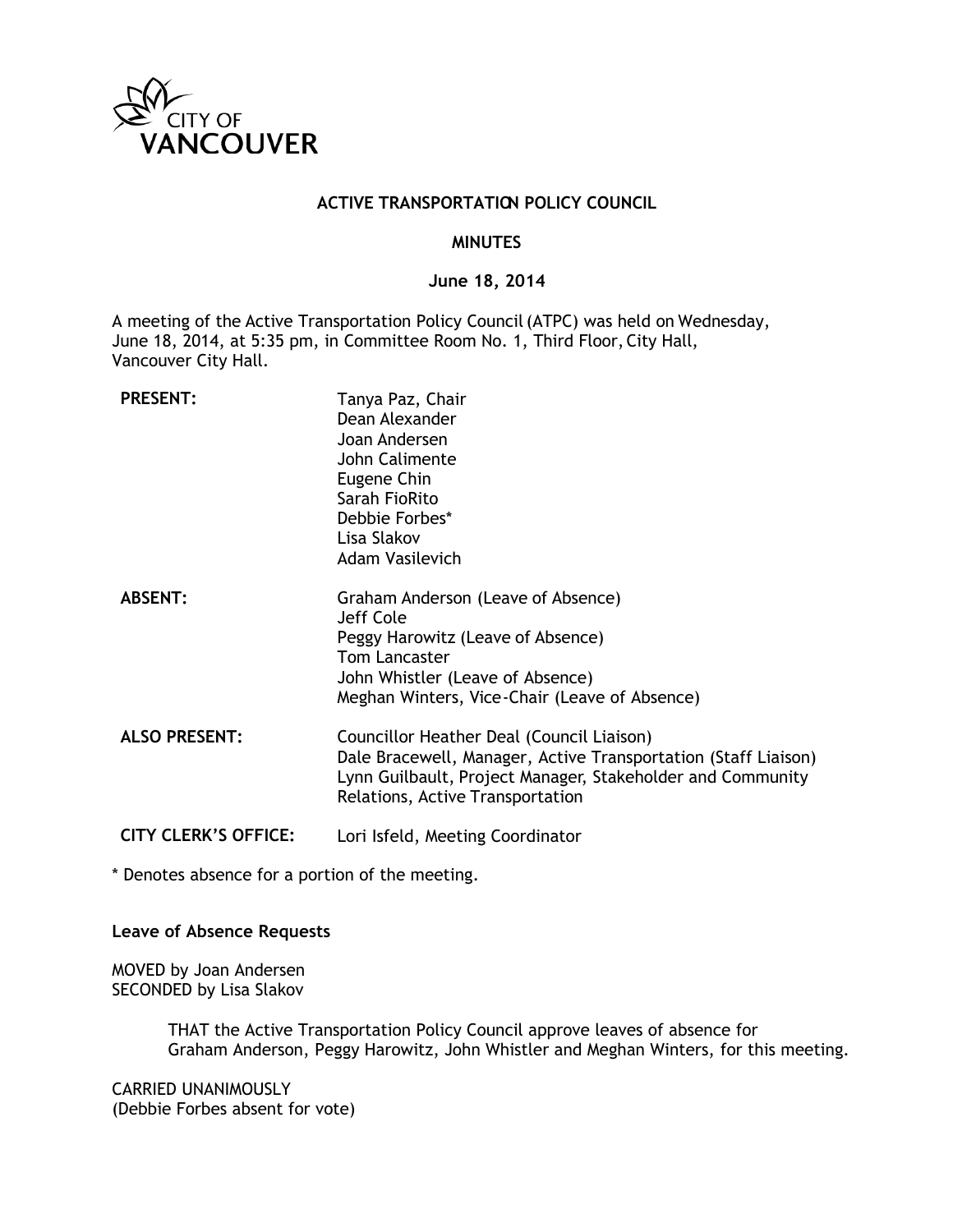# **Approval of Minutes**

MOVED by Lisa Slakov SECONDED by Joan Andersen

> THAT the minutes of the Active Transportation Policy Council meeting on April 23, 2014, be approved.

CARRIED UNANIMOUSLY (Debbie Forbes absent for vote)

# **1. Active Transportation Promotion and Enabling Plan**

Keltie Craig, Sustainability Specialist, Sustainability Group, provided a presentation regarding the Active Transportation Promotion and Enabling Plan that has recently been approved by the Directors of Transportation, Corporate Communications and the Sustainability Group. The plan outlines a strategic approach to promoting the City's existing active transportation infrastructure and enabling people to choose walking and cycling for more trips. It was noted the presentation is for information only. It was also noted it will be forwarded to Council as part of the Healthy City Strategy initiative.

Policy Council members provided feedback on the plan and Ms. Craig, along with the Staff Liaison, responded to questions.

Following discussion, questions and feedback it was

MOVED by Joan Andersen SECONDED by Sarah FioRito

#### **WHEREAS**

- 1. The Active Transportation Policy Council recognizes the importance of infrastructure investments to improve active transportation;
- 2. The impact of infrastructure improvements can be significantly enhanced through public education and promotion.

# THEREFORE BE IT RESOLVED

THAT the Active Transportation Policy Council strongly supports the Active Transportation Promotion and Enabling Plan as a key element of the Healthy City Strategy.

CARRIED UNANIMOUSLY (Debbie Forbes absent for vote)

# **2. Experience the Fraser Concept Plan**

Staff and the Council Liaison provided an update on the "Experience the Fraser Concept Plan". It was noted a report on the matter and seeking Council's endorsement of the plan is scheduled for the Standing Committee on Planning, Transportation and Environment meeting on June 25, 2014.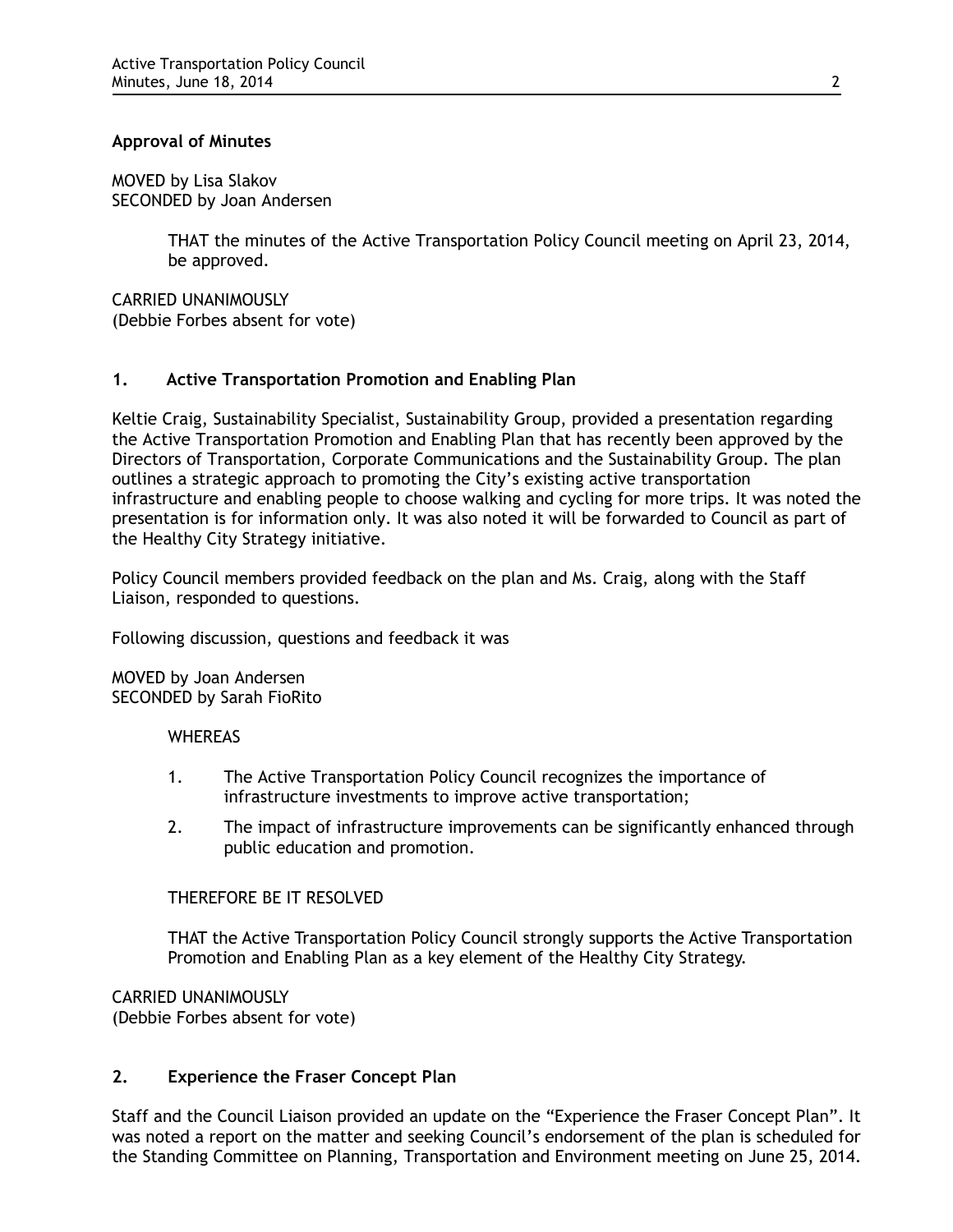# **3. Council Liaison Update**

Councillor Deal provided updates on several topics including Burrard Bridge improvements, Point Grey Road bikeway, and recent developments regarding Arbutus Corridor.

# **4. Park Board/School Board Liaison Updates**

Postponed.

- **5. Subcommittee Updates**
- **(a) Projects Subcommittee**
- **(i) Update**

Tanya Paz reviewed the minutes from the May 7 and June 4, 2014, meetings.

#### **(ii) Capital Planning**

ATPC members and liaisons discussed tentative timelines for the upcoming Capital Plan process. It was noted the draft Capital Plan will be put forward to Council in July. Public engagement opportunities including a stakeholder meeting and Public Open Houses will follow. The Staff Liaison advised that once dates are confirmed, ATPC will be invited to participate and provide input at the Stakeholder Meeting.

# **(iii) Support for Metro Vancouver 30-Year Transportation Strategy**

Following discussion and responses to questions by the Staff Liaison,

MOVED by John Calimente SECONDED by Lisa Slakov

> THAT the Active Transportation Policy Council fully supports the projects outlined in the Mayors' Council 30-Year Transportation Strategy for Metro Vancouver, specifically:

- Additional traffic separated bikeways and pedestrian improvements near transit stops and stations;
- Rapid transit along the Broadway Corridor;
- B-Line Service on routes from Joyce-Collingwood to UBC, downtown Vancouver to Southeast Marine Drive, and downtown Vancouver to SFU, along with increased frequency and expanded service hours on existing routes;
- Additional SeaBus service.

FURTHER THAT the Active Transportation Policy Council recommends that the source of funding for these improvements be partly through reallocation of the BC Carbon Tax already being paid by Metro Vancouver residents and additional sources of revenue such as mobility pricing, putting it towards transportation improvements for the region.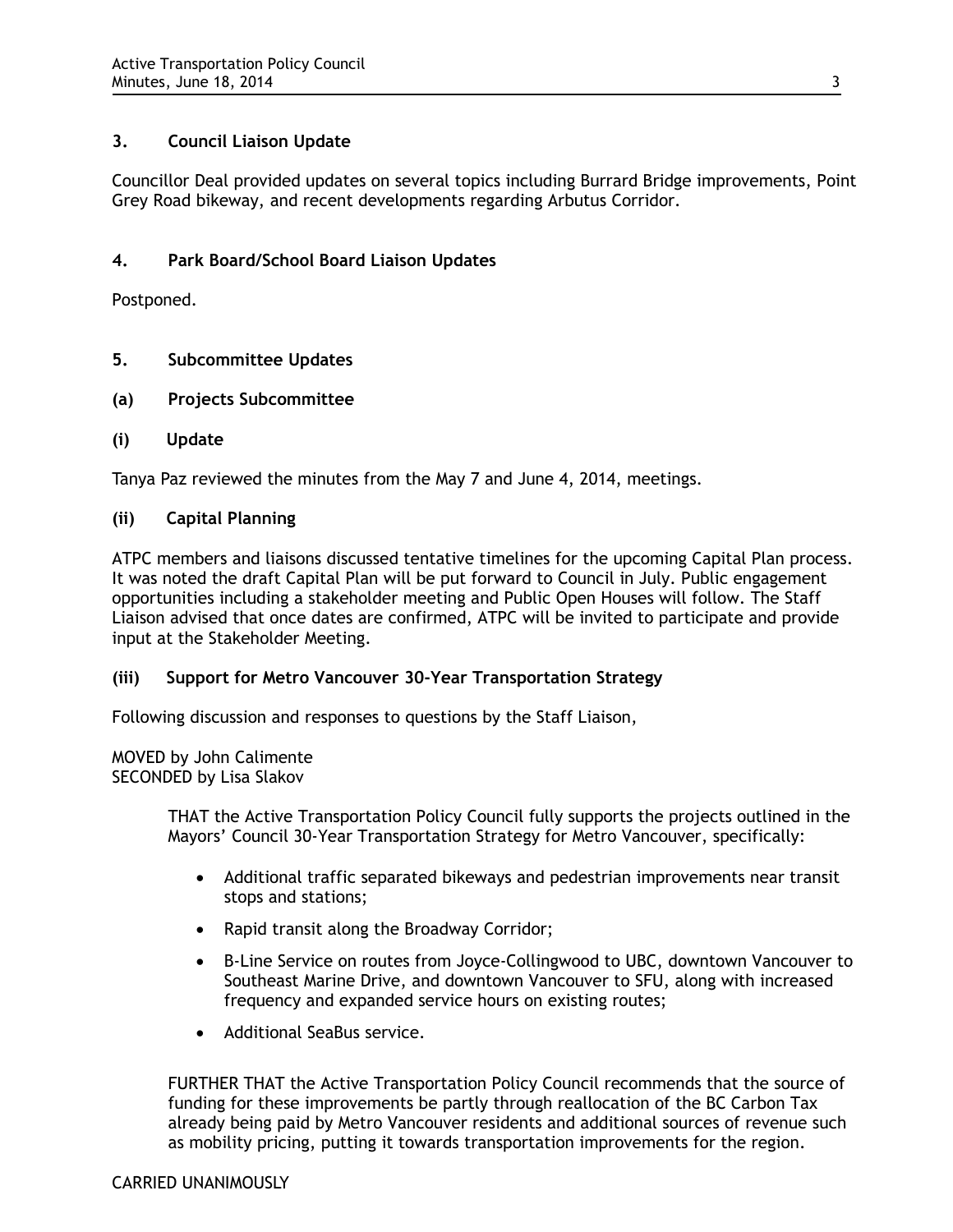# **(b) Partnerships & Promotion Subcommittee**

# **(i) Update**

Lisa Slakov provided an overview of activities planned for the Seaside Greenway Party on Saturday, July 5, 2014. Discussion ensued regarding details of the event.

# **(ii) Open Source Data**

Joan Andersen introduced a draft motion regarding Open Source Data.

Following discussion and questions to staff it was

MOVED by Joan Andersen SECONDED by Dean Anderson

> WHEREAS the City of Vancouver endorsed in May 2009 the principles of Open and Accessible Data, Open Standards, and Open Source Software, thus committing to freely share with citizens the greatest amount of data possible;

THEREFORE BE IT RESOLVED that the Active Transportation Policy Council request that the City:

- 1. Make available online in a useable format all data associated with the 2013 Pedestrian survey.
- 2. Distribute online in a useable format all City of Vancouver active transportation data that is referenced in reports provided in open sessions to Vancouver City Council.
- 3. Release online in a timely manner in a useable format the data gathered by the permanent counters on bike routes.

# CARRIED UNANIMOUSLY

Following the vote on the motion, the Staff Liaison provided the following information regarding 1, 2 and 3 above:

- 1. Data will be made publicly available after staff report to City Council tentatively expected for the fall.
- 2. City staff will endeavor to make the data available that is provided in open sessions to Council online on a move forward basis and not retroactively.
- 3. Staff will be doubling the amount of online bike counter data this year from four to eight locations, but expect it will take two years to fully realize this motion.

# **5. Staff Liaison Update**

Dale Bracewell, Staff Liaison, along with Lynn Guilbault, Active Transportation, provided updates on a number of topics including: